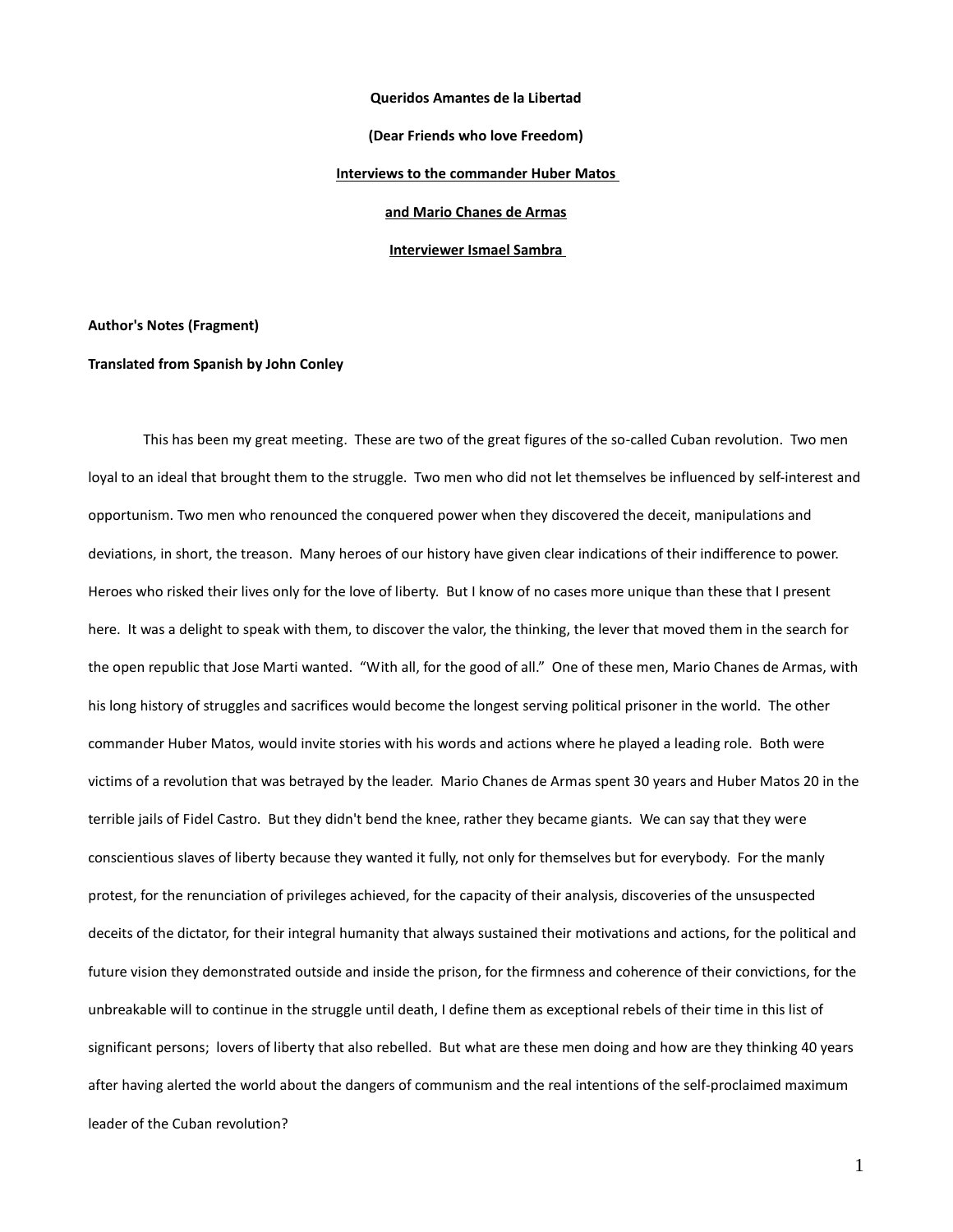# **The Island that Fidel Castro Enslaved**

When Christopher Columbus discovered Cuba the  $28<sup>th</sup>$  of October 1492, it was inhabited by friendly natives. The colonization began in 1511 when Diego Velásquez founded the city Baracoa and other cities, including Santiago de Cuba in 1514 and Havana in 1515. This was a violent time not only because Spain transformed Cuba into a base for their expeditions to Mexico and Florida, but also because of the rebellions and the savage treatment given to the slaves, things which contributed to the rapid extinction of the native. So the colonists imported slaves from Africa. In spite of the pirate attacks and the policy of mercantile restrictions of Spain, the island prospered until it became a place loved for its climate, its geography and its agricultural economy, and so it rapidly became known as the "Pearl of the Antilles." The struggle for independence began in 1868, but only with the decisive participation of José Martí in the war of 1895, the leading role of two experienced generals (the Cuban Antonio Maceo and the Dominican Máximo Gomez) and the armed intervention of the United States of North-America, did they finally achieve victory in 1898. From 1899 the forces of occupation governed until 1902 when Don Tomas Estrada Palma, the first Cuban president of the republic, was elected. The investments grew. The economy grew. Carlos Manuel de Céspedes (the son) comes to power in 1933 when, because of a general strike, the first dictator in the history of Cuba, Geraldo Machado, a general in the war of independence, fell. Later, a "rebellion of sergeants" led by Fulgencio Batista brought down the Cuban military caste and united the revolutionary anti Machado movement. Batista occupied the leadership of the army. Five presidents were in power for short periods. Among them was Ramon Grace San Martin, who only lasted 100 days. Batista was elected president the same year that the constitution of 1940 was promulgated. He intended to be re-elected in 1944, but Ramon Grace San Martin won the elections. Batista made a military coup on March 10<sup>th</sup> of 1952 against the constitutional president Carlos Prío who was elected in 1948 and had imposed a dictatorial régime.

# **The Régime of Fulgencio Batista**

Endorsed by the army, Batista suspended the constitution, dissolved the Congress and created a provisional government which promised free elections in the following year. But on the 26<sup>th</sup> of July Fidel Castro together with a group of young men attacked the Moncada garrison in Santiago de Cuba. The attack failed, and when the political situation was calmed, Batista announced elections for the autumn of 1954. The opponent of Batista, Ramon Grace San Martin, withdrew from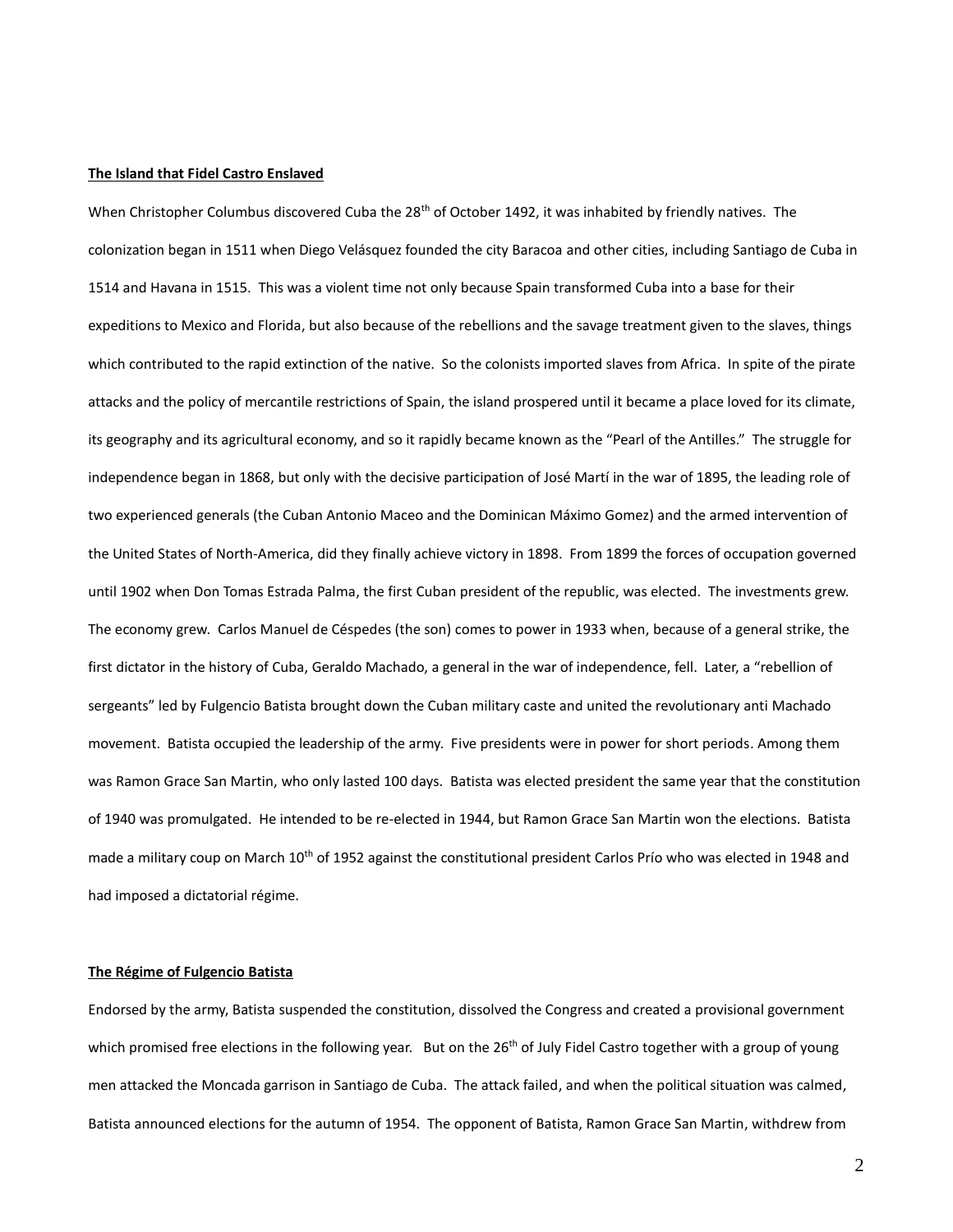the electoral campaign just before elections, alleging that his party members had been terrorized. Batista was elected without opposition, and on his inauguration the  $24<sup>th</sup>$  February 1955 as an act of goodwill he re-established the constitution and gave amnesty to the political prisoners including Fidel and his men, who were serving meaningless jail sentences after the failed assault. The government of Batista instituted a planned program of economic development, and with the stabilization of the world price of sugar, established the economy and the political image of the nation. However, Fidel Castro did not abandon his intention of seizing power, and on the 2<sup>nd</sup> of December 1956 he disembarked on the island with 82 armed men to make his war in the mountains. Some American newspapers like the *New York Times* supported the armed revolution. The United States did not recognize Batista and embargoed the sale of arms to his régime until in January 1959 Batista escaped the country because of the advance of the rebels. Fidel Castro, supported by a violent revolution, arrived and promised liberty and democracy for the people. The Cubans were far from imagining that he would establish a new era of slavery on the island, perhaps the bloodiest.

### **The Régime of Fidel Castro**

The beginning marked the road. The initial bloodbath that the new régime promoted was extreme. In the first weeks alone the military tribunals condemned more than 550 members of the old régime to death by firing squad. The civilized world was alarmed but already the hate had overwhelmed a process where the accused didn't receive even the minimal guarantees of protection. In spite of this, Fidel was endorsed by the majority, and his government proceeded to eliminate any public demonstration of opposition and not only violated the constitution, but also dissolved the political structures while he was promising free elections within 2 years. Unlike Batista, Fidel never kept his promise and never gave amnesty to his prisoners. Fidel was in charge of the longest serving political prisoner in the world - Mario Chanes de Armas - who spent 30 years in prison. He also has a long list of opponents to his régime who suffered long sentences. Among those are commander Huber Matos with 20 years, Ernesto Dias Rodriguez with 22 years, Eusebio Penolver with 28 years, Angel de Fana with 20 years, José L. Pujals Mederos with 27 years, Armando Valladores with 22.... These were men who rebelled upon seeing the treason of their ideals which was taking the Cuban revolution in the direction of Soviet communism. The expropriation of the land, the banks and the industries brought the breaking of relations with the United States in January 1961. This same year Fidel declared his alliance with the Soviet bloc after having insistently refused to say that his government had any type of communist orientation. The United States responded with an economic embargo and the support of an invasion of Cuban exiles at Playa Giron. The communist line of Castro's régime was clearly defined before the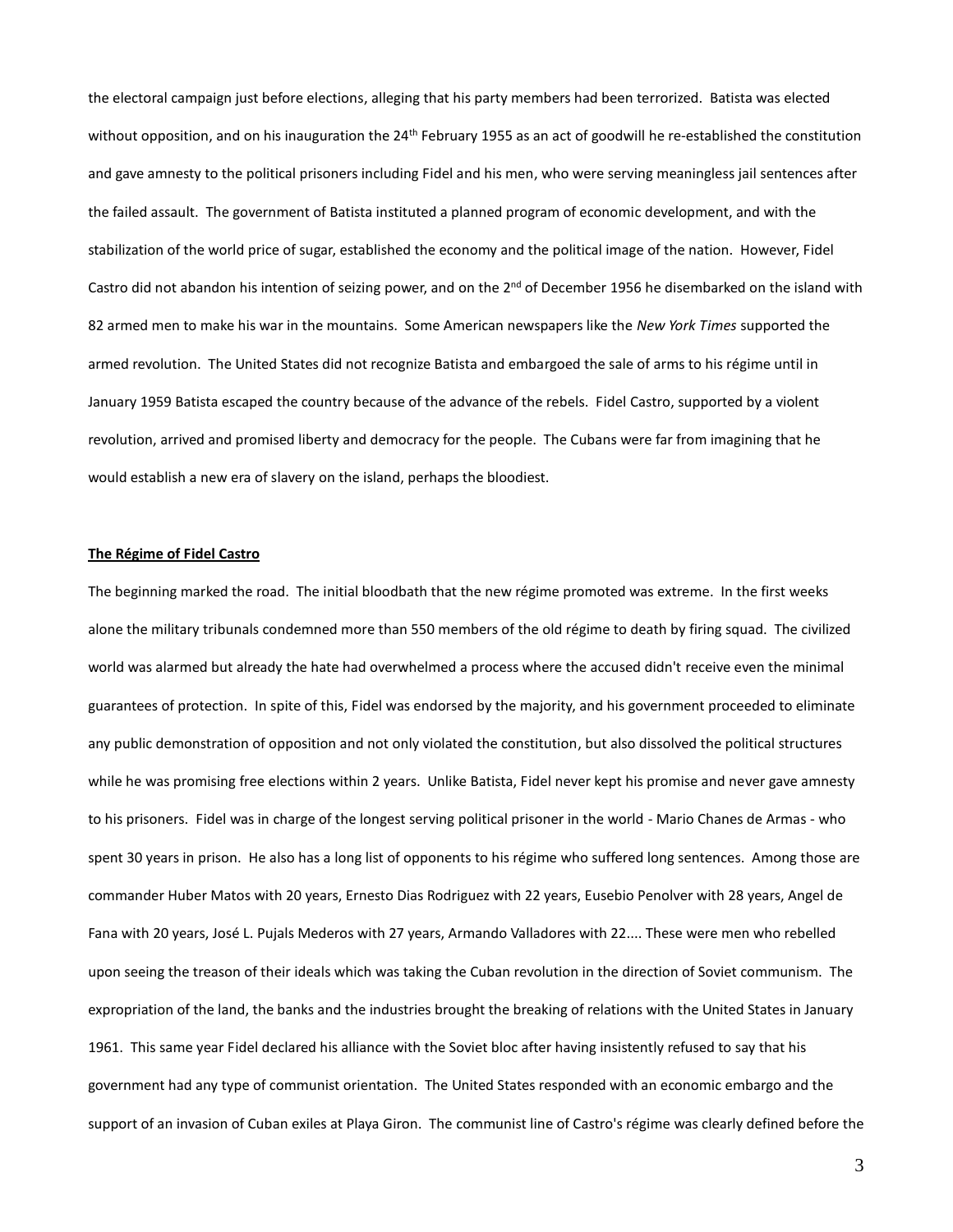invasion, and Cuba began to play a significant role in the so-called Cold War when a year later the Soviets began to introduce offensive nuclear missiles in Cuba. In October 1962 President Kennedy demanded the removal of the missiles and ordered a preventative naval blockade. After tense negotiations, the Soviets retreated. The irresponsible authorization by Fidel to use the island as a base put the world closer than ever to a world war and the island was at the point of being erased from the face of the earth. Fidel Castro looked for other entertainment: the export of the revolution to the Latin-American countries. He trained and supported the guerrillas. Only after the death of the guerrilla Ché Guevara in Bolivia did he diminish his intention of having the revolution in other countries. In February of 1962 the A.E.O. formally expelled Cuba from the council and by September all 24 countries of Latin America, with the exception of Mexico, broke their diplomatic relations with Cuba. From '61 until '80 the economy of Cuba was very dependent on the economic and military aid of the Soviets and in exchange Fidel defended the imperialist ambitions of the Soviet Union in its invasion of Afghanistan in 1979 and also by sending troops to Angola and other countries in order to defend the formation of pro-Soviet régimes. More than 300,000 Cubans have served in Angola and more than 3000 lost their lives in long and useless wars.

### **The Collapse of Communism**

At the end of the '80s Cuba and the Soviet Union distanced themselves. The Soviets became more liberal and when the Soviet Union dissolved in 1991 communism collapsed. Cuba lost her subsidy, her supply of petroleum and her principal market for sugar. However Castro maintained political control of the nation. The repressive structures that were developed against the people permitted him to adopt emergency measures and demand more sacrifices. Those that had made the strongest resistance against him in the first years had abandoned the country. More than 250,000 Cubans went into exile between 1965 and 1973. However the repression increased. The defections grew when in 1980 it produced the massive exodus of the Mariel where more than 125,000 Cubans travelled in boats towards Florida. This fact demonstrated a significant level of discontent which contradicted the idea that the people sympathized with Fidel Castro in spite of the economic problems and that he still enjoyed popularity. In 1994 another exodus arose. This year became a crucial year for the régime. It was the moment it was most close to collapse because it was the year that significant events occurred. The repressions increased in correspondence to the growth of the crisis. But the opposition to the regime also increased. This time through peaceful, open and brave struggle and every year they gained more strength and sympathy in the national and international conscience. There are two events in this new stage of the anti-Castro resistance that need to be

4